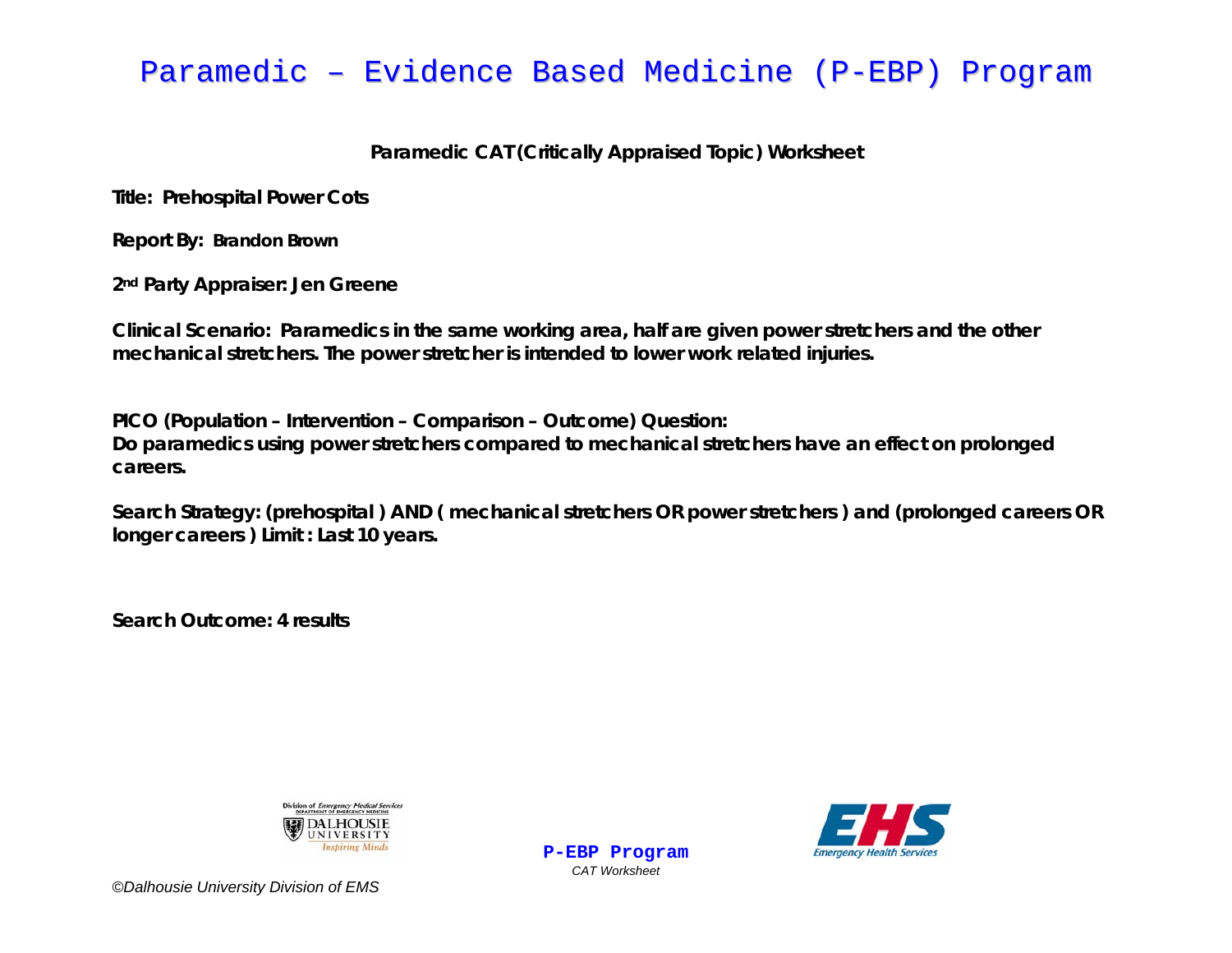# Paramedic – Evidence Based Medicine (P-EBP) Program

**Relevant Papers:** 

| <b>AUTHOR,</b><br><b>DATE</b> | <b>POPULATION:</b><br><b>SAMPLE</b><br><b>CHARACTERISTICS</b>          | <b>DESIGN</b><br>(LOE)                          | <b>OUTCOMES</b>                                 | <b>RESULTS</b>                                                                         | <b>STRENGHTS/WEAKNESS</b>                                                                                                                |
|-------------------------------|------------------------------------------------------------------------|-------------------------------------------------|-------------------------------------------------|----------------------------------------------------------------------------------------|------------------------------------------------------------------------------------------------------------------------------------------|
| <b>Fredricks</b><br>2009      | Large American<br><b>EMS service. Data</b><br>from a 4 year<br>period. | Retrospective<br>Comparison<br>LOE <sub>2</sub> | $1*$ claims<br>$2^*$<br>lost/restricted<br>days | 41% lower<br>claims post<br>installation<br>63-70%<br>decrease<br>post<br>installation | + randomized allocation<br>+ only lifting claims<br>monitored<br>-different types of power<br>devices<br>- costly study<br>-small sample |

Division of *Emergency Medical Services* DALHOUSIE **Inspiring Minds** 



**P-EBP Program** *CAT Worksheet*